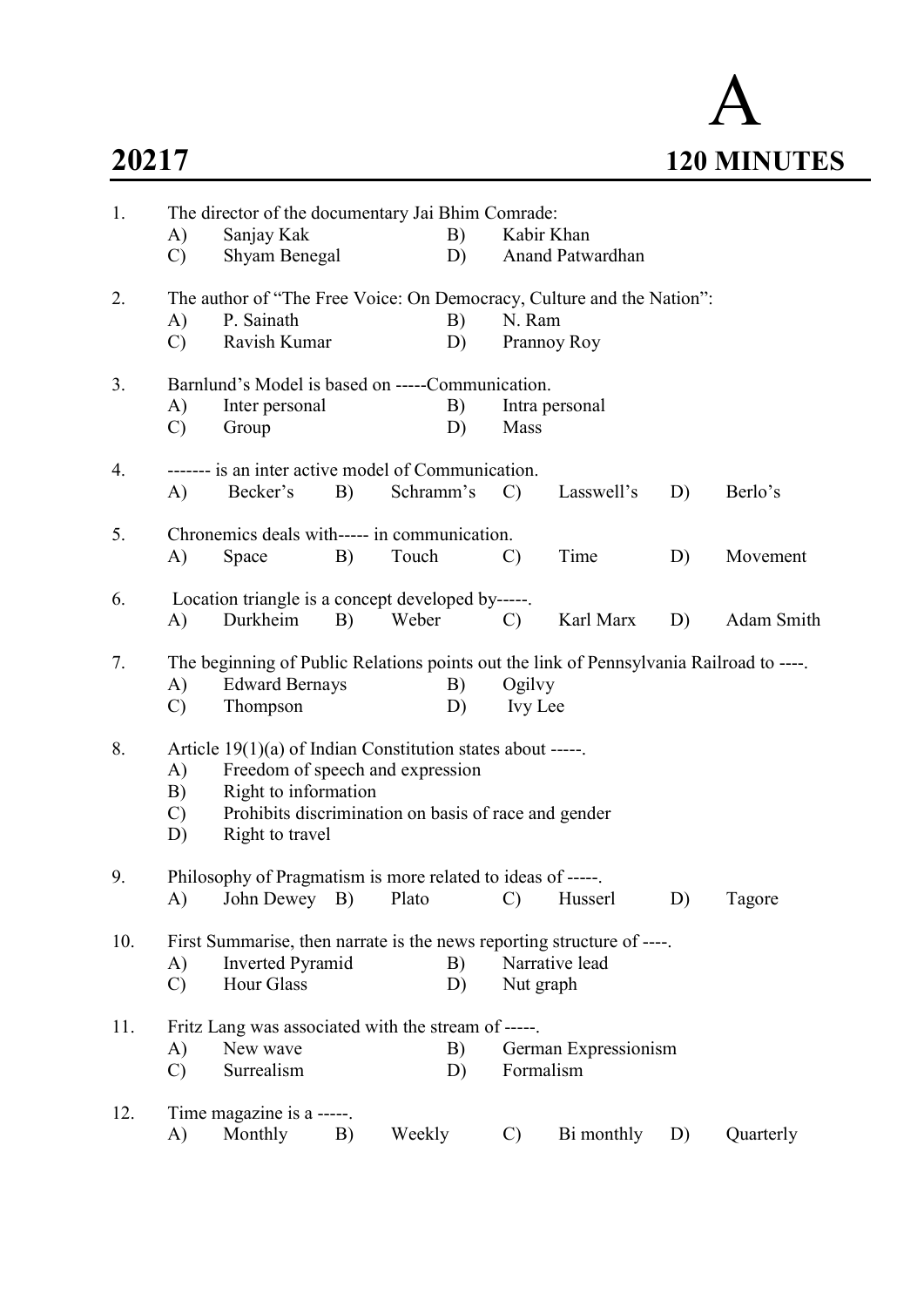| 13. |               | WebFX is realed to:                                          |    |      |    |               |                               |    |            |
|-----|---------------|--------------------------------------------------------------|----|------|----|---------------|-------------------------------|----|------------|
|     | A)            | <b>PR</b>                                                    |    |      | B) |               | Advertising                   |    |            |
|     | $\mathcal{C}$ | Web series                                                   |    |      | D) |               | Content writing               |    |            |
| 14. |               | Who won the Nobel prize for Literature in 2019?              |    |      |    |               |                               |    |            |
|     | A)            | Doris Lessing                                                |    |      | B) |               | OrhanPamuk                    |    |            |
|     | $\mathcal{C}$ | Peter Handke                                                 |    |      | D) |               | Harold Pinter                 |    |            |
| 15. |               | Passing of Traditional Society is the thesis by:             |    |      |    |               |                               |    |            |
|     | A)            | Wilbur Schramm                                               |    |      | B) |               | Daniel Lerner                 |    |            |
|     | $\mathcal{C}$ | Nora C Quebral                                               |    |      | D) |               | <b>Everett Rogers</b>         |    |            |
| 16. |               | Editor of "The Telegraph":                                   |    |      |    |               |                               |    |            |
|     | A)            | R. Rajagopal                                                 |    |      | B) |               | Vinod K Jose                  |    |            |
|     | $\mathcal{C}$ | Manoj K Das                                                  |    |      | D) |               | Mathew Samuel                 |    |            |
| 17. |               | Blind self/Blind spot is a concept formulated in -----Model. |    |      |    |               |                               |    |            |
|     | A)            | Knapp                                                        |    |      | B) |               | Johari Window                 |    |            |
|     | $\mathcal{C}$ | Newcomb                                                      |    |      | D) | Fisher        |                               |    |            |
| 18. |               | The world's largest circulated newspaper is -----.           |    |      |    |               |                               |    |            |
|     | A)            | Yomiuri Shimbun                                              |    |      | B) |               | <b>USA Today</b>              |    |            |
|     | $\mathcal{C}$ | The Nikkei                                                   |    |      | D) |               | Asahi Shimbun                 |    |            |
| 19. |               | Match the following                                          |    |      |    |               |                               |    |            |
|     |               | List I                                                       |    |      |    | List II       |                               |    |            |
|     | a)            | Leon Festinger                                               |    |      | 1) |               | Social Learning               |    |            |
|     | b)            | Albert Bandura                                               |    |      | 2) |               | <b>Actor Network</b>          |    |            |
|     | $\mathbf{c})$ | George Gerbner                                               |    |      | 3) |               | Cognitive Dissonance          |    |            |
|     | $\rm d)$      | <b>Bruno Latour</b>                                          |    |      | 4) |               | Cultivation                   |    |            |
|     | $\mathbf{A}$  | $a-1$ , $b-3$ , $c-4$ , $d-2$                                |    |      | B) |               | $a-3$ , $b-1$ , $c-4$ , $d-2$ |    |            |
|     | C)            | $a-2$ , $b-3$ , $c-1$ , $d-4$                                |    |      | D) |               | $a-4$ , $b-3$ , $c-2$ , $d-1$ |    |            |
| 20. |               | The first feature film by Charlie Chaplin:                   |    |      |    |               |                               |    |            |
|     | A)            | <b>Great Dictator</b>                                        |    |      | B) |               | City Lights                   |    |            |
|     | $\mathcal{C}$ | The Circus                                                   |    |      | D) | The Kid       |                               |    |            |
| 21. |               | Author of the book 'Public Opinion':                         |    |      |    |               |                               |    |            |
|     | A)            | Walter Benjamin                                              |    |      | B) |               | Walter Lippmann               |    |            |
|     | $\mathcal{C}$ | <b>Walter Scott</b>                                          |    |      | D) |               | <b>Walter Crane</b>           |    |            |
| 22. |               | The director of the film Sairat:                             |    |      |    |               |                               |    |            |
|     | A)            | Nagraj Manjule                                               |    |      | B) |               | Avinash Arun                  |    |            |
|     | $\mathcal{C}$ | Rima Das                                                     |    |      | D) |               | Anurag Kashyap                |    |            |
| 23. |               | -------is a form of intended propaganda communication.       |    |      |    |               |                               |    |            |
|     | A)            | Snowball                                                     | B) | Spin |    | $\mathcal{C}$ | Stimulus                      | D) | Stalagmite |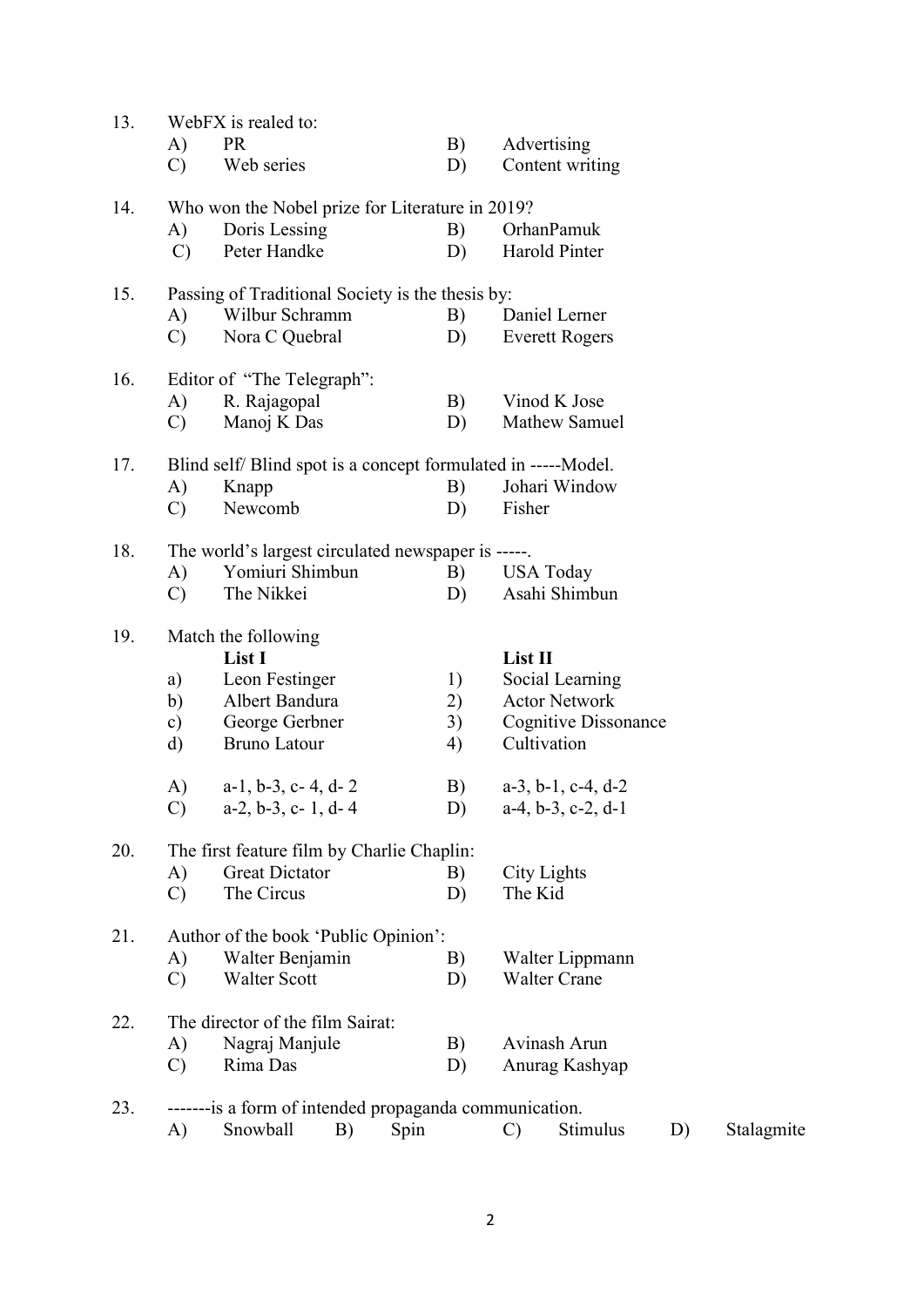| 24. | Malayalam film Newspaper Boy comes under the category -----.                                         |                                                                                          |         |                     |                         |                      |    |                 |  |  |  |  |  |
|-----|------------------------------------------------------------------------------------------------------|------------------------------------------------------------------------------------------|---------|---------------------|-------------------------|----------------------|----|-----------------|--|--|--|--|--|
|     | A)                                                                                                   | Docufiction                                                                              |         | B)<br>Neo realistic |                         |                      |    |                 |  |  |  |  |  |
|     | $\mathcal{C}$                                                                                        | New wave                                                                                 |         | D)                  |                         | Magic realism        |    |                 |  |  |  |  |  |
| 25. |                                                                                                      | The director of the film Mother India:                                                   |         |                     |                         |                      |    |                 |  |  |  |  |  |
|     | A)                                                                                                   | Mehboob Khan                                                                             |         | B)                  |                         | V. Santaram          |    |                 |  |  |  |  |  |
|     | $\mathbf{C}$                                                                                         | Guru Dutt                                                                                |         | D)                  | Sunil Dutt              |                      |    |                 |  |  |  |  |  |
| 26. |                                                                                                      | To set the research design to the simple yet comprehensive is called ----.               |         |                     |                         |                      |    |                 |  |  |  |  |  |
|     | A)                                                                                                   | Validity<br>B)                                                                           |         | Reliability         | $\mathbf{C}$            | Parsimony            | D) | Balancing       |  |  |  |  |  |
| 27. | Denying absolute right and wrong and depending on culture is the characteristic of ----<br>Approach. |                                                                                          |         |                     |                         |                      |    |                 |  |  |  |  |  |
|     | A)                                                                                                   | Utilitarianism                                                                           |         | B)                  |                         | Relativistic         |    |                 |  |  |  |  |  |
|     | $\mathbf{C}$                                                                                         | Teleological                                                                             |         | D)                  |                         | De ontological       |    |                 |  |  |  |  |  |
| 28. | Match the following:                                                                                 |                                                                                          |         |                     |                         |                      |    |                 |  |  |  |  |  |
|     |                                                                                                      | List I                                                                                   |         |                     | List II                 |                      |    |                 |  |  |  |  |  |
|     | a)                                                                                                   | Swayamvaram                                                                              |         | 1)                  | Pavithran               |                      |    |                 |  |  |  |  |  |
|     | b)                                                                                                   | Kummatti                                                                                 |         | 2)                  |                         | K.P. Kumaran         |    |                 |  |  |  |  |  |
|     | $\mathbf{c})$                                                                                        | Uppu                                                                                     |         | 3)                  | G. Aravindan            |                      |    |                 |  |  |  |  |  |
|     | $\rm d)$                                                                                             | Athithi                                                                                  |         | 4)                  |                         | Adoor Gopalakrishnan |    |                 |  |  |  |  |  |
|     | A)                                                                                                   | $a-4$ , $b-1$ , $c-3$ , $d-2$                                                            |         | B)                  |                         | a-4, b-1, c-2, d-3   |    |                 |  |  |  |  |  |
|     | $\mathcal{C}$                                                                                        | $a-4, b-2, c-1, d-3$                                                                     |         | D)                  |                         | $a-4, b-3, c-1, d-2$ |    |                 |  |  |  |  |  |
| 29. |                                                                                                      | The research in which no prior information available for predictions are ----- Research. |         |                     |                         |                      |    |                 |  |  |  |  |  |
|     | A)                                                                                                   | Experimental                                                                             |         | B)                  |                         | Exploratory          |    |                 |  |  |  |  |  |
|     | $\mathcal{C}$                                                                                        | Applied                                                                                  |         | D)                  | Action                  |                      |    |                 |  |  |  |  |  |
| 30. | In open ended questions the respondent has -----.                                                    |                                                                                          |         |                     |                         |                      |    |                 |  |  |  |  |  |
|     | A)                                                                                                   | Objective answers                                                                        |         | B)                  |                         | No Answers           |    |                 |  |  |  |  |  |
|     |                                                                                                      | C) Multiple Answers                                                                      |         |                     |                         | D) None of these     |    |                 |  |  |  |  |  |
| 31. |                                                                                                      | 'Ours is a dramatized society' – Whose words are these?                                  |         |                     |                         |                      |    |                 |  |  |  |  |  |
|     | A)                                                                                                   | <b>Stuart Hall</b>                                                                       |         | B)                  |                         | Walter Benjamin      |    |                 |  |  |  |  |  |
|     | $\mathcal{C}$                                                                                        | McLuhan                                                                                  |         | D)                  |                         | Raymond Williams     |    |                 |  |  |  |  |  |
| 32. |                                                                                                      | The Vernacular Press Act was enforced by:                                                |         |                     |                         |                      |    |                 |  |  |  |  |  |
|     | A)                                                                                                   | B)<br>Lytton                                                                             | Canning |                     | $\mathcal{C}$           | Macaulay             | D) | <b>Hastings</b> |  |  |  |  |  |
| 33. | V/o means:                                                                                           |                                                                                          |         |                     |                         |                      |    |                 |  |  |  |  |  |
|     | A)                                                                                                   | Narration over the visuals                                                               |         | B)                  |                         | Sound bite           |    |                 |  |  |  |  |  |
|     | $\mathcal{C}$                                                                                        | Package                                                                                  |         | D)                  |                         | Stand up open        |    |                 |  |  |  |  |  |
| 34. |                                                                                                      | The present chairman of Press Council of India?                                          |         |                     |                         |                      |    |                 |  |  |  |  |  |
|     | A)                                                                                                   | Justice C.K. Prasad                                                                      |         | B)                  | Justice Markandey Katju |                      |    |                 |  |  |  |  |  |
|     | $\mathcal{C}$                                                                                        | Justice Anand                                                                            |         | D)                  |                         | None of these        |    |                 |  |  |  |  |  |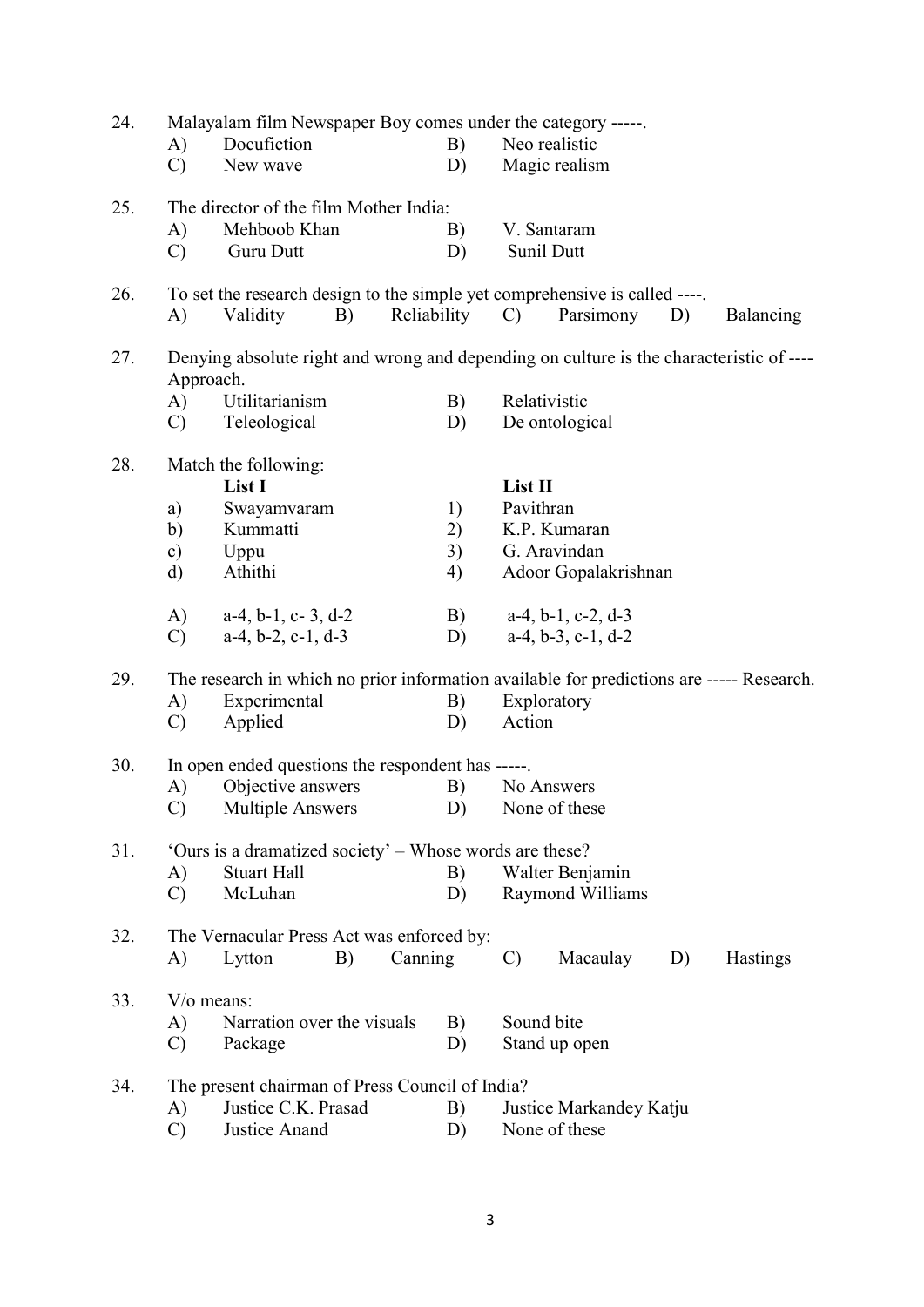| 35.<br>The quantitative academic study of the World Wide Web is -----. |                                                                            |                                                                   |    |          |    |               |                                                                                       |    |               |  |  |
|------------------------------------------------------------------------|----------------------------------------------------------------------------|-------------------------------------------------------------------|----|----------|----|---------------|---------------------------------------------------------------------------------------|----|---------------|--|--|
|                                                                        | A)                                                                         | Webometrics                                                       |    |          | B) |               | Web analytics                                                                         |    |               |  |  |
|                                                                        | $\mathcal{C}$                                                              | Websearch                                                         |    |          | D) |               | Webliography                                                                          |    |               |  |  |
|                                                                        |                                                                            |                                                                   |    |          |    |               |                                                                                       |    |               |  |  |
| 36.                                                                    |                                                                            |                                                                   |    |          |    |               | The predictability structured into a message in order to facilitate decoding is-----. |    |               |  |  |
|                                                                        | A)                                                                         | Entropy                                                           | B) |          |    | Redundancy C) | Reflexivity                                                                           | D) | Dependability |  |  |
|                                                                        |                                                                            |                                                                   |    |          |    |               |                                                                                       |    |               |  |  |
| 37.                                                                    |                                                                            | The study of structures of experience or consciousness is-----.   |    |          |    |               |                                                                                       |    |               |  |  |
|                                                                        | A)                                                                         | Positivism                                                        |    |          | B) |               | Romanticism                                                                           |    |               |  |  |
|                                                                        | $\mathcal{C}$                                                              | Phenomenology                                                     |    |          | D) |               | Hermeneutics                                                                          |    |               |  |  |
| 38.                                                                    | Tentative application of principles received from past experience is-----. |                                                                   |    |          |    |               |                                                                                       |    |               |  |  |
|                                                                        | A)                                                                         | Historiography                                                    |    |          | B) | Polysemy      |                                                                                       |    |               |  |  |
|                                                                        | $\mathcal{C}$                                                              | Heuristic                                                         |    |          | D) | Idiographic   |                                                                                       |    |               |  |  |
|                                                                        |                                                                            |                                                                   |    |          |    |               |                                                                                       |    |               |  |  |
| 39.                                                                    | Subject's Knowledge and consent are not considered in -----.               |                                                                   |    |          |    |               |                                                                                       |    |               |  |  |
|                                                                        | A)                                                                         | <b>Covert Research</b>                                            |    |          | B) |               | <b>Action Research</b>                                                                |    |               |  |  |
|                                                                        | $\mathcal{C}$                                                              | Diachronic Research                                               |    |          | D) |               | <b>Critical Research</b>                                                              |    |               |  |  |
|                                                                        |                                                                            |                                                                   |    |          |    |               |                                                                                       |    |               |  |  |
| 40.                                                                    | 'The Human Condition' is written by:                                       |                                                                   |    |          |    |               |                                                                                       |    |               |  |  |
|                                                                        | A)                                                                         | Slavoj Zizek                                                      |    |          | B) | Hannah Arendt |                                                                                       |    |               |  |  |
|                                                                        | $\mathcal{C}$                                                              | Spivac                                                            |    |          | D) | Lazarfeld     |                                                                                       |    |               |  |  |
|                                                                        |                                                                            |                                                                   |    |          |    |               |                                                                                       |    |               |  |  |
| 41.                                                                    |                                                                            | Horkheimer                                                        |    |          | B) | Adorno        | The structural Transformation of Public Sphere is the thesis and idea proposed by:    |    |               |  |  |
|                                                                        | A)<br>$\mathcal{C}$                                                        | Habermas                                                          |    |          | D) |               | Nancy Fraser                                                                          |    |               |  |  |
|                                                                        |                                                                            |                                                                   |    |          |    |               |                                                                                       |    |               |  |  |
| 42.                                                                    |                                                                            |                                                                   |    |          |    |               | Physical possessions of cultural capital as Habitus was the logic suggested by:       |    |               |  |  |
|                                                                        | A)                                                                         | Pierre Bourdieu                                                   |    |          | B) |               | Alain Badiou                                                                          |    |               |  |  |
|                                                                        | $\mathcal{C}$                                                              | Lyotard                                                           |    |          | D) | Foucault      |                                                                                       |    |               |  |  |
|                                                                        |                                                                            |                                                                   |    |          |    |               |                                                                                       |    |               |  |  |
| 43.                                                                    |                                                                            | The science of signs is called -----.                             |    |          |    |               |                                                                                       |    |               |  |  |
|                                                                        | A)                                                                         | Semiology B) Symbolism                                            |    |          |    |               | C) Narratology D)                                                                     |    | Axiology      |  |  |
|                                                                        |                                                                            |                                                                   |    |          |    |               |                                                                                       |    |               |  |  |
| 44.                                                                    | A)                                                                         | Which one of the following is strictly a numeral scale?<br>Moreno | B) | Nominal  |    | $\mathcal{C}$ | Likert                                                                                | D) | None of these |  |  |
|                                                                        |                                                                            |                                                                   |    |          |    |               |                                                                                       |    |               |  |  |
| 45.                                                                    |                                                                            | In Hi-fi, fi stands for:                                          |    |          |    |               |                                                                                       |    |               |  |  |
|                                                                        | A)                                                                         | Final                                                             | B) | Fidelity |    | $\mathcal{C}$ | Finical                                                                               | D) | Finish        |  |  |
|                                                                        |                                                                            |                                                                   |    |          |    |               |                                                                                       |    |               |  |  |
| 46.                                                                    |                                                                            | Hot and Cold messages are propounded by-----.                     |    |          |    |               |                                                                                       |    |               |  |  |
|                                                                        | A)                                                                         | Raymond Williams                                                  |    |          | B) | Anderson      |                                                                                       |    |               |  |  |
|                                                                        | $\mathcal{C}$                                                              | Marshall McLuhan                                                  |    |          | D) | Guy Debord    |                                                                                       |    |               |  |  |
|                                                                        |                                                                            |                                                                   |    |          |    |               |                                                                                       |    |               |  |  |
| 47.                                                                    |                                                                            | SITE was launched in the year -----.                              |    |          |    |               |                                                                                       |    |               |  |  |
|                                                                        | A)                                                                         | 1975                                                              | B) | 1978     |    | $\mathbf{C}$  | 1973                                                                                  | D) | 1971          |  |  |
| 48.                                                                    |                                                                            | World Radio Day is on -----.                                      |    |          |    |               |                                                                                       |    |               |  |  |
|                                                                        | A)                                                                         | February 13                                                       | B) | March 13 |    | $\mathcal{C}$ | December 13 D)                                                                        |    | January 13    |  |  |
|                                                                        |                                                                            |                                                                   |    |          |    |               |                                                                                       |    |               |  |  |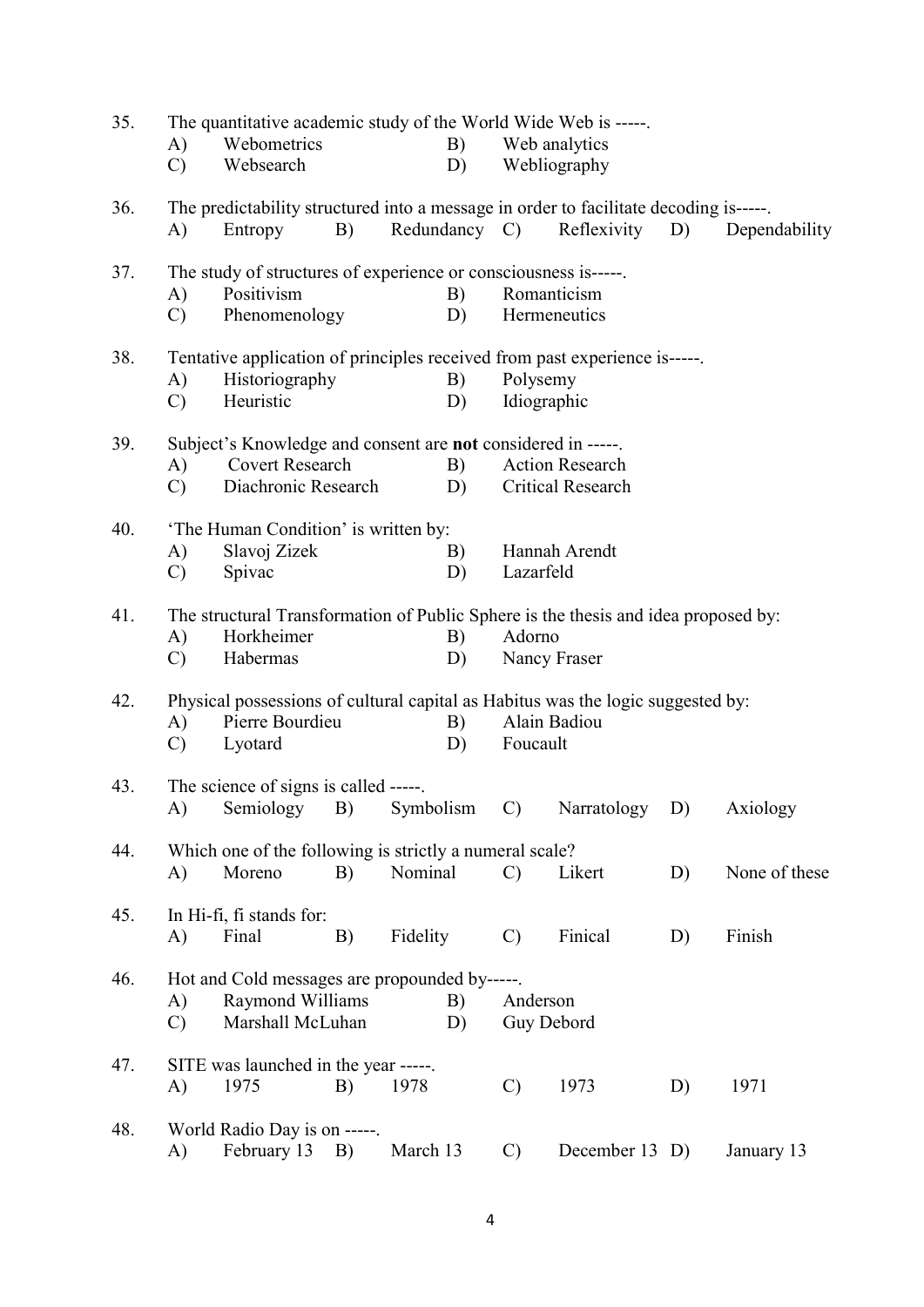| 49. | A)                                                     | Yuvavani was started in the year -----.<br>1971                                                                                                                    | B) | 1981        |                                                  | $\mathcal{C}$                                                                                                                       | 1973                                     | D) | 1983       |  |  |
|-----|--------------------------------------------------------|--------------------------------------------------------------------------------------------------------------------------------------------------------------------|----|-------------|--------------------------------------------------|-------------------------------------------------------------------------------------------------------------------------------------|------------------------------------------|----|------------|--|--|
| 50. | A)<br>$\mathcal{C}$                                    | The poem 'Akashvani' was written by-----.<br>Tagore<br>MirzaGhalib                                                                                                 |    |             | B)<br>D)                                         | Bankim Chandra Chatterjee<br>Sarojini Naidu                                                                                         |                                          |    |            |  |  |
| 51. | A)<br>$\mathcal{C}$                                    | The editorials written by ------ in Samadarsi was historical and analytical in content.<br>Kesari Balakrishna Pillai<br>T.K. Madhavan                              |    |             | B)<br>D)                                         | C. Kesavan                                                                                                                          | Swdeshabhimani Ramakrsishna Pillai       |    |            |  |  |
| 52. | A)<br>$\mathbf{C}$                                     | Pulleli Kunchu was published in -----.<br>Rajyasamacharam<br>PaschimaTharaka                                                                                       |    |             | B)<br>D)                                         |                                                                                                                                     | Jnana Nikshepam<br>Kerala Pathaka        |    |            |  |  |
| 53. | A)<br>$\mathcal{C}$                                    | Kerala Mitram<br>Kerala Pathaka                                                                                                                                    |    |             | B)<br>D)                                         | Foreign advertisements were published for the first time in the Malayalam newspaper:<br>Kerala Bhooshanam<br>Malayalee              |                                          |    |            |  |  |
| 54. | a)<br>b)<br>$\mathbf{c})$<br>d)<br>A)<br>$\mathcal{C}$ | Match the following:<br>List I<br>Manoj K Das<br>Mammen Mathew<br>Suresh Nambath<br>Jaideep Bose<br>$a-4, b-3, c-1, d-2$<br>$a-4, b-3, c-2, d-1$                   |    |             |                                                  | List II<br>The Hindu<br>Times of India<br>Malayala Manorama<br>Mathrubhumi<br>$a-2$ , $b-3$ , $c-4$ , $d-1$<br>$a-2, b-3, c-1, d-4$ |                                          |    |            |  |  |
| 55. | $\mathbf{A}$                                           | ------ is a fashion magazine.<br><b>EPW</b>                                                                                                                        | B) | Forbes      |                                                  | $\mathcal{C}$                                                                                                                       | Vogue                                    | D) | Evo        |  |  |
| 56. | A)<br>B)<br>$\mathcal{C}$<br>D)                        | MLA style format has its expansion as:<br>Multi Layered Association<br><b>Manually Located Artefacts</b><br>Modern Language Association<br>Mixed Language Assembly |    |             |                                                  |                                                                                                                                     |                                          |    |            |  |  |
| 57. | CPA means:<br>A)<br>$\mathcal{C}$                      | Cost per account<br>Cost per action                                                                                                                                |    |             | B)<br>D)                                         |                                                                                                                                     | Cost per annum<br>Cost per advertisement |    |            |  |  |
| 58. | A)                                                     | Which one of the following is free and open software content management system?<br>Drupal                                                                          | B) | <b>AJAX</b> |                                                  | $\mathcal{C}$                                                                                                                       | Django                                   | D) | Foursquare |  |  |
| 59. | A)<br>$\mathcal{C}$                                    | PHP stands for:<br><b>Personal Home Processor</b><br>Personal Home Page                                                                                            |    | B)<br>D)    | Personal Hardware Processor<br>Personal Hit Page |                                                                                                                                     |                                          |    |            |  |  |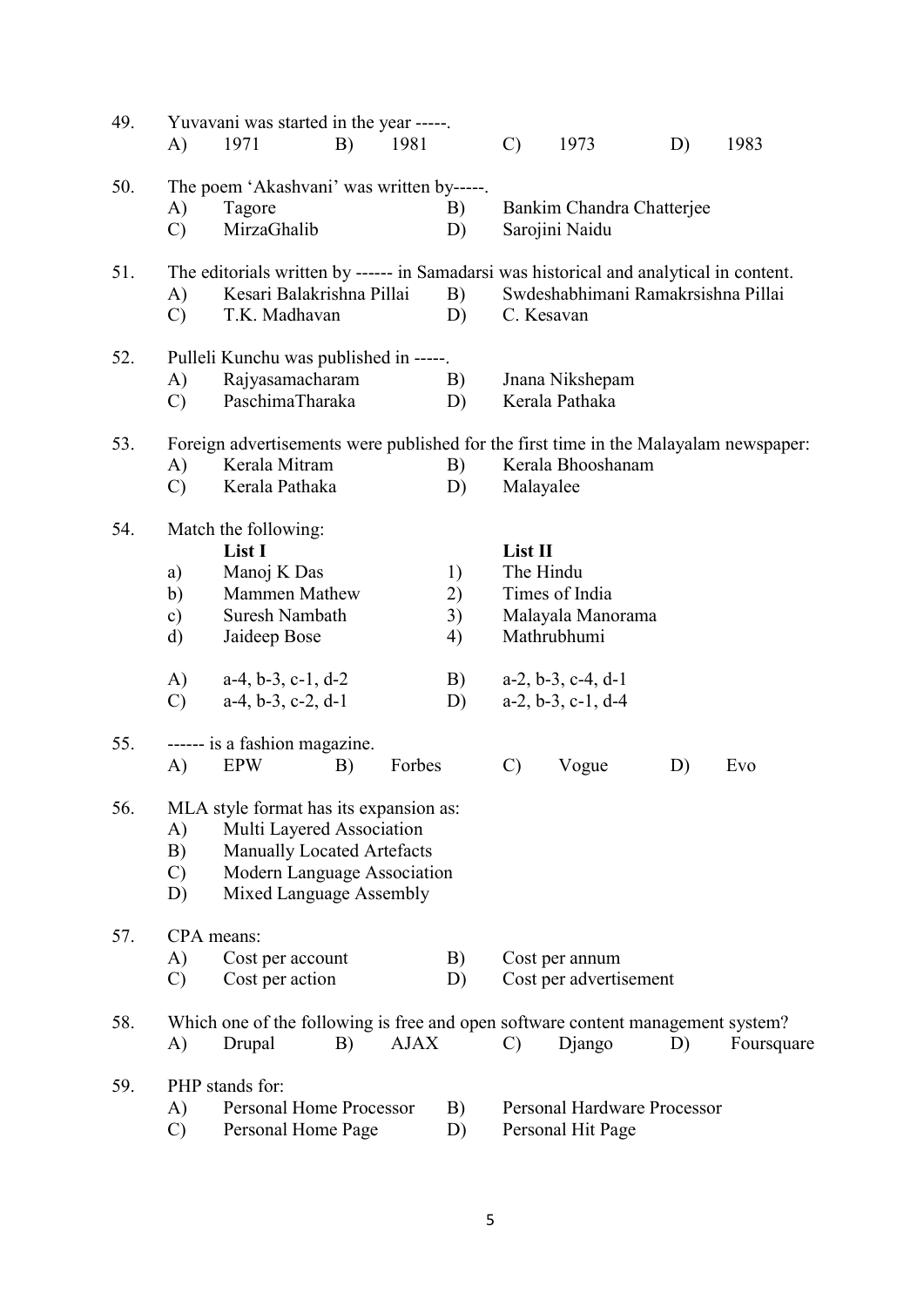| 60. | JPEG is:      |                                                                                         |    |         |    |               |                   |  |    |           |  |  |  |
|-----|---------------|-----------------------------------------------------------------------------------------|----|---------|----|---------------|-------------------|--|----|-----------|--|--|--|
|     | A)            | Joint Photographic Experts Group                                                        |    |         |    |               |                   |  |    |           |  |  |  |
|     | B)            | Joint Photo Exchange Group                                                              |    |         |    |               |                   |  |    |           |  |  |  |
|     | $\mathcal{C}$ |                                                                                         |    |         |    |               |                   |  |    |           |  |  |  |
|     | D)            | Joint Picture Editing Group<br>Joint Picture Exchange Group                             |    |         |    |               |                   |  |    |           |  |  |  |
|     |               |                                                                                         |    |         |    |               |                   |  |    |           |  |  |  |
| 61. |               | Following other people's consumer and buying behavior is ----.                          |    |         |    |               |                   |  |    |           |  |  |  |
|     | A)            | Bandwagon Effect                                                                        |    |         | B) |               | Spiral of Silence |  |    |           |  |  |  |
|     | $\mathcal{C}$ | Field of Experience                                                                     |    |         | D) |               | Fear of Isolation |  |    |           |  |  |  |
| 62. |               | The Dadha Saheb Phalke Award in 2018 was won by:                                        |    |         |    |               |                   |  |    |           |  |  |  |
|     | A)            | Vinod Khanna                                                                            |    |         | B) |               | Sashi Kapoor      |  |    |           |  |  |  |
|     | $\mathcal{C}$ | Amitabh Bachchan                                                                        | D) | Gulzar  |    |               |                   |  |    |           |  |  |  |
| 63. |               | Words or Dialogues given in a drawing as if it comes from a character is known as----.  |    |         |    |               |                   |  |    |           |  |  |  |
|     | A)            | Blurb                                                                                   | B) | Balloon |    | $\mathcal{C}$ | Box               |  | D) | Highlight |  |  |  |
| 64. |               | Stories scheduled for next day's newspaper is -----.                                    |    |         |    |               |                   |  |    |           |  |  |  |
|     | A)            | Planted stories                                                                         |    |         | B) | <b>Budget</b> |                   |  |    |           |  |  |  |
|     | $\mathcal{C}$ | Embargo                                                                                 |    |         | D) | Garage        |                   |  |    |           |  |  |  |
| 65. |               | Fourth Estate was coined by:                                                            |    |         |    |               |                   |  |    |           |  |  |  |
|     | A)            | <b>Edmund Burke</b>                                                                     |    |         | B) | Giddens       |                   |  |    |           |  |  |  |
|     | $\mathcal{C}$ | Weber                                                                                   |    |         | D) | Durkheim      |                   |  |    |           |  |  |  |
| 66. |               | Back issues of newspapers are usually kept at -----.                                    |    |         |    |               |                   |  |    |           |  |  |  |
|     | A)            | Dark Room                                                                               |    |         | B) | Bureau        |                   |  |    |           |  |  |  |
|     | $\mathcal{C}$ | News room                                                                               |    |         | D) | Morgue        |                   |  |    |           |  |  |  |
|     |               |                                                                                         |    |         |    |               |                   |  |    |           |  |  |  |
| 67. |               | The process of playing down news by substituting words is called -----.                 |    |         |    |               |                   |  |    |           |  |  |  |
|     | A)            | Parsimony                                                                               |    |         | B) |               | Occam's razor     |  |    |           |  |  |  |
|     | $\mathcal{C}$ | Euphemism                                                                               |    |         | D) | Cropping      |                   |  |    |           |  |  |  |
| 68. |               | The way of showing advertisements by locating the mobile phones of the customer is----. |    |         |    |               |                   |  |    |           |  |  |  |
|     | A)            | Geotagging                                                                              |    |         | B) |               | Geotargeting      |  |    |           |  |  |  |
|     | $\mathcal{C}$ | Geomapping                                                                              |    |         | D) |               | Geo selling       |  |    |           |  |  |  |
| 69. |               | OOH is -----.                                                                           |    |         |    |               |                   |  |    |           |  |  |  |
|     | A)            | Off and On Home                                                                         |    |         | B) |               | Out Of Home       |  |    |           |  |  |  |
|     | $\mathcal{C}$ | Online On Home                                                                          |    |         | D) |               | Only Online Home  |  |    |           |  |  |  |
| 70. |               | The famous singer and lyricist who won Nobel Prize:                                     |    |         |    |               |                   |  |    |           |  |  |  |
|     | A)            | John Lennon                                                                             |    |         | B) |               | Bob Dylan         |  |    |           |  |  |  |
|     | $\mathcal{C}$ | <b>Elvis Presley</b>                                                                    |    |         | D) |               | Jim Reeves        |  |    |           |  |  |  |
| 71. |               | Two way feed back in the process of communication was introduced by:                    |    |         |    |               |                   |  |    |           |  |  |  |
|     | A)            | Shannon                                                                                 | B) | Westley |    | $\mathcal{C}$ | Schramm           |  | D) | De Fleur  |  |  |  |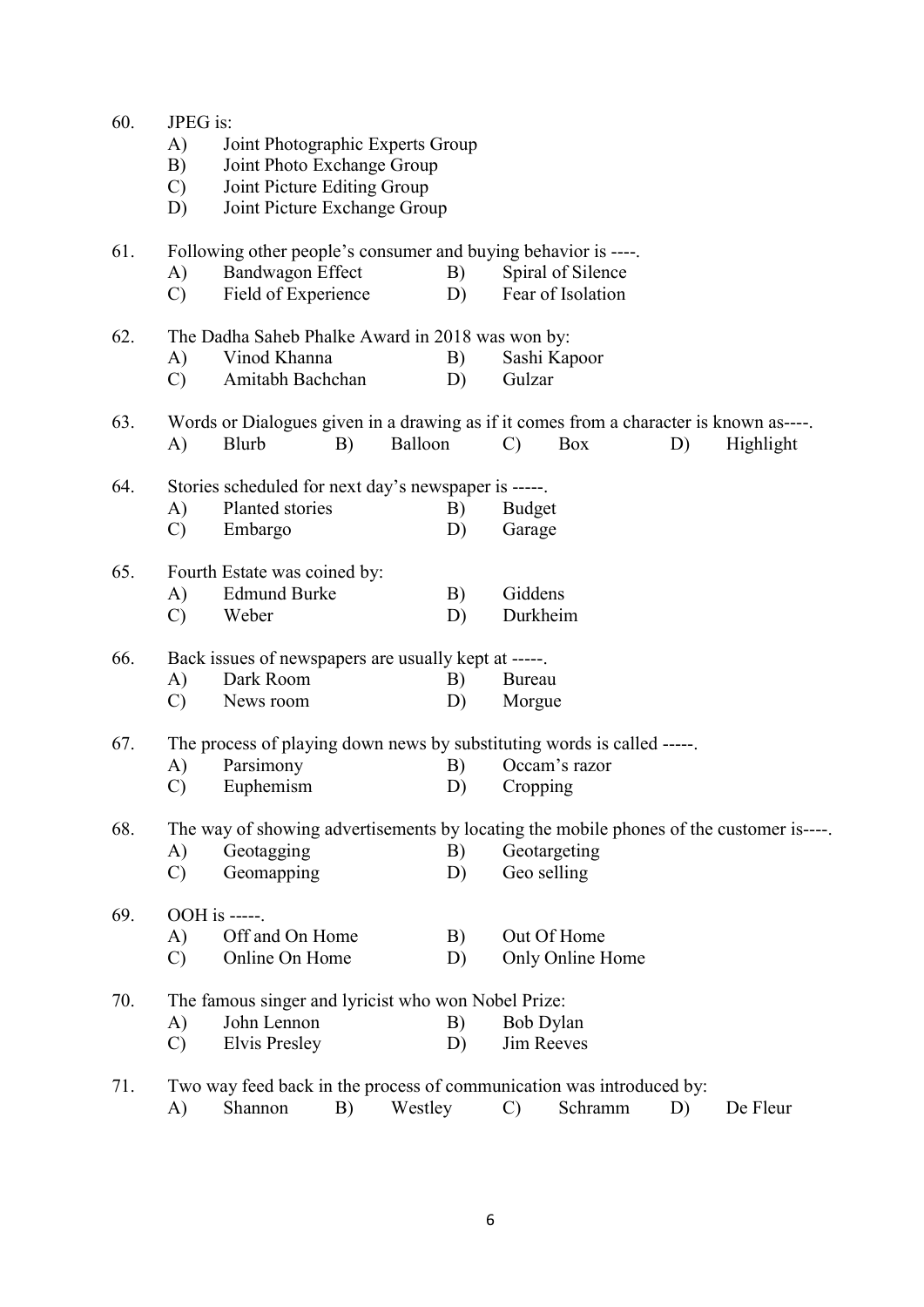| 72. | A)                                               | Framing theory was proposed by:<br>Goffman                                      | B) | Mc Comb    |    | $\mathcal{C}$                                   | Russel                | D) | Schiller      |  |  |  |
|-----|--------------------------------------------------|---------------------------------------------------------------------------------|----|------------|----|-------------------------------------------------|-----------------------|----|---------------|--|--|--|
| 73. | A)                                               | See, Sea and C are examples for----.<br>Homophone B)                            |    | Homonym    |    | $\mathcal{C}$                                   | Homograph             | D) | None of these |  |  |  |
|     |                                                  |                                                                                 |    |            |    |                                                 |                       |    |               |  |  |  |
| 74. |                                                  | Which one of the following is a conceptual model?                               |    |            |    |                                                 |                       |    |               |  |  |  |
|     | A)                                               | Dance's                                                                         |    |            | B) |                                                 | Westley and Mac Leans |    |               |  |  |  |
|     | $\mathcal{C}$                                    | Shannon and Weaver                                                              |    |            | D) | Lasswell                                        |                       |    |               |  |  |  |
| 75. |                                                  | The breaking news of Watergate resulted in the resignation of -----.            |    |            |    |                                                 |                       |    |               |  |  |  |
|     | A)                                               | Richard Nixon                                                                   |    |            | B) |                                                 | Ronald Reagan         |    |               |  |  |  |
|     | $\mathcal{C}$                                    | Jimmy Carter                                                                    |    |            | D) |                                                 | George Bush           |    |               |  |  |  |
| 76. |                                                  | Bi lingual monthly of Kerala Media Academy is:                                  |    |            |    |                                                 |                       |    |               |  |  |  |
|     | A)                                               | Journal                                                                         | B) | Tapasam    |    | $\mathcal{C}$                                   | Media                 | D) | Vidura        |  |  |  |
|     |                                                  |                                                                                 |    |            |    |                                                 |                       |    |               |  |  |  |
| 77. |                                                  | Navabharatham was published by:<br><b>B.R.P Bhaskar</b>                         |    |            | B) |                                                 | A.K. Bhaskar          |    |               |  |  |  |
|     | A)<br>C)                                         | T. Venugopalan                                                                  |    |            | D) |                                                 | C.P. Ramachandran     |    |               |  |  |  |
|     |                                                  |                                                                                 |    |            |    |                                                 |                       |    |               |  |  |  |
| 78. |                                                  | The story of the commercial hit film Madhumati was written by:                  |    |            |    |                                                 |                       |    |               |  |  |  |
|     | A)                                               | Raj Kapoor                                                                      |    |            | B) |                                                 | <b>Ritwik Ghatak</b>  |    |               |  |  |  |
|     | $\mathcal{C}$                                    | Mrinal Sen                                                                      |    |            | D) |                                                 | Dilip Kumar           |    |               |  |  |  |
| 79. |                                                  | The author of "Visual Pleasure and Narrative Cinema":                           |    |            |    |                                                 |                       |    |               |  |  |  |
|     | A)                                               | Andre Bazin                                                                     |    |            | B) |                                                 | Laura Mulvey          |    |               |  |  |  |
|     | $\mathcal{C}$                                    | Siegfried Kracauer                                                              |    |            | D) | Kuleshov                                        |                       |    |               |  |  |  |
| 80. |                                                  |                                                                                 |    |            |    |                                                 |                       |    |               |  |  |  |
|     | A)                                               | Head quarter of Al Jazeera is at -----.<br>Doha                                 | B) | Riyadh     |    | $\mathcal{C}$                                   | Kuwait city           | D) | Salalah       |  |  |  |
|     |                                                  |                                                                                 |    |            |    |                                                 |                       |    |               |  |  |  |
| 81. |                                                  | CUE is ------.                                                                  |    |            |    |                                                 |                       |    |               |  |  |  |
|     | A)                                               | a signal alerts to act                                                          |    |            | B) | a signal asks to stay back<br>a signature music |                       |    |               |  |  |  |
|     | $\mathcal{C}$                                    | a message of warning                                                            |    |            | D) |                                                 |                       |    |               |  |  |  |
| 82. | called-----.                                     | Without announcing the sponsorship, the radio broadcasting musical programme is |    |            |    |                                                 |                       |    |               |  |  |  |
|     | A)                                               | Fake Air                                                                        | B) | Payola     |    | $\mathcal{C}$                                   | Benami                | D) | False Air     |  |  |  |
| 83. |                                                  | 'Annihilation of Caste' is written by ------.                                   |    |            |    |                                                 |                       |    |               |  |  |  |
|     | A)                                               | Nehru                                                                           |    |            | B) |                                                 | B.R. Ambedkar         |    |               |  |  |  |
|     | $\mathcal{C}$                                    | Savitribai Phule                                                                |    |            | D) |                                                 | Kanshi Ram            |    |               |  |  |  |
|     |                                                  |                                                                                 |    |            |    |                                                 |                       |    |               |  |  |  |
| 84. |                                                  | Nipper dog is the model of -----.                                               |    |            |    |                                                 |                       |    |               |  |  |  |
|     | A)                                               | Porsche                                                                         | B) | <b>HMV</b> |    | $\mathcal{C}$                                   | Allen Solly           | D) | Ferrari       |  |  |  |
| 85. | Present Chief Information Commissioner of India: |                                                                                 |    |            |    |                                                 |                       |    |               |  |  |  |
|     | A)                                               | Deepak Sandhu<br>B)                                                             |    |            |    |                                                 | Rajiv Mathur          |    |               |  |  |  |
|     | $\mathcal{C}$                                    | Sudhir Bhargava                                                                 |    |            | D) | None of these                                   |                       |    |               |  |  |  |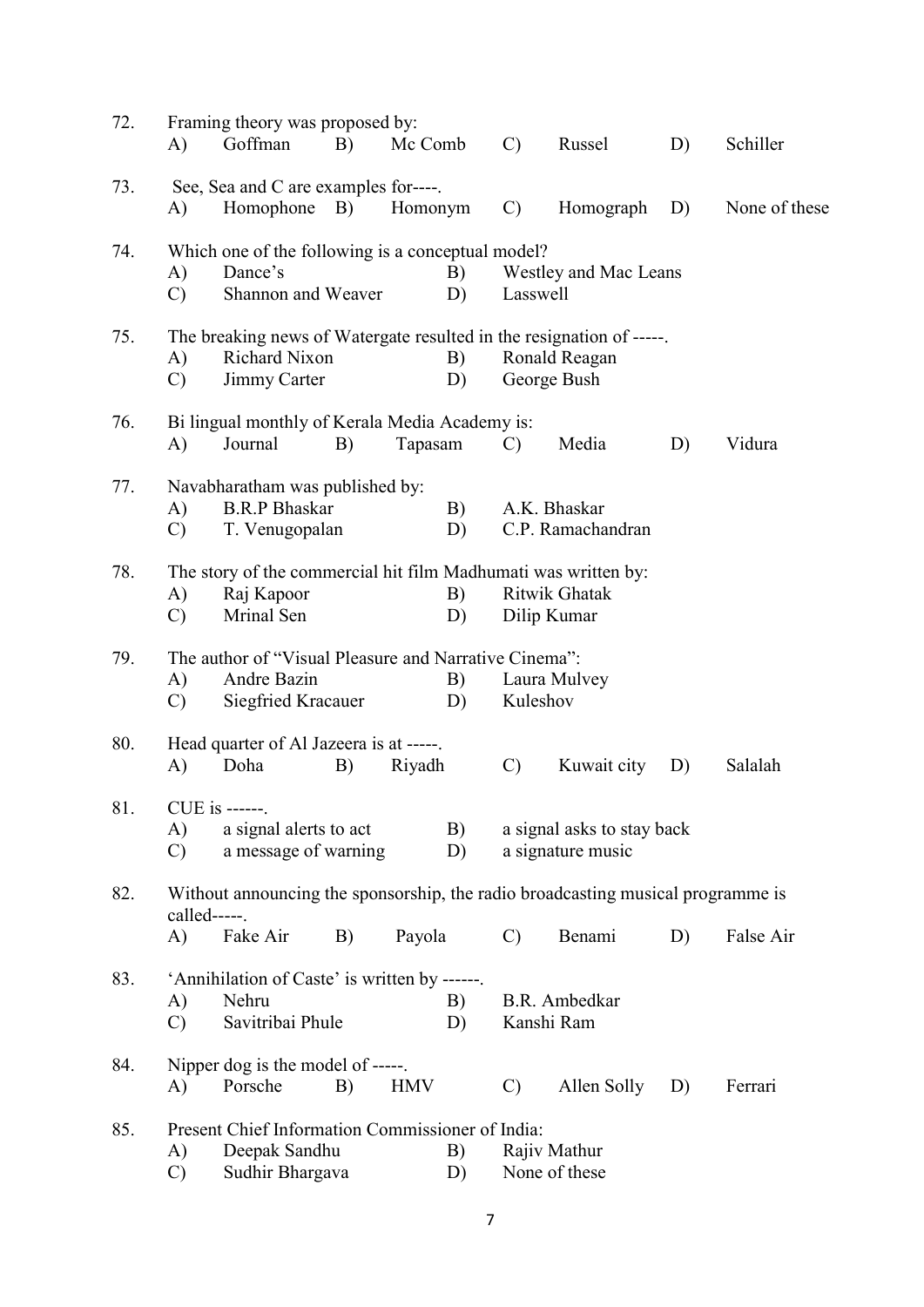| 86. |                                                    | DVD is $---$ .                                                                                   |           |            |                   |                                                              |    |          |  |  |  |
|-----|----------------------------------------------------|--------------------------------------------------------------------------------------------------|-----------|------------|-------------------|--------------------------------------------------------------|----|----------|--|--|--|
|     | A)                                                 | Digital Video Drive                                                                              |           | B)         |                   | Digital Versatile Disk                                       |    |          |  |  |  |
|     | $\mathcal{C}$                                      | Digital Video Device                                                                             |           | D)         |                   | Digital Visual Device                                        |    |          |  |  |  |
| 87. |                                                    | Hertz is the unit of:                                                                            |           |            |                   |                                                              |    |          |  |  |  |
|     | A)                                                 | Frequency                                                                                        | B)        | Ampere     | $\mathcal{C}$     | Time                                                         | D) | Voice    |  |  |  |
|     |                                                    |                                                                                                  |           |            |                   |                                                              |    |          |  |  |  |
| 88. |                                                    | Head quarters of Google is at -----.                                                             |           |            |                   |                                                              |    | Houston  |  |  |  |
|     | A)                                                 | New York                                                                                         | B)        | Washington |                   | California<br>$\mathcal{C}$<br>D)                            |    |          |  |  |  |
| 89. |                                                    | The present Governor of Reserve Bank of India:                                                   |           |            |                   |                                                              |    |          |  |  |  |
|     | A)                                                 | Urjit Patel                                                                                      |           | B)         |                   | Raghuram Rajan                                               |    |          |  |  |  |
|     | $\mathcal{C}$                                      | Bimal Jalan                                                                                      |           | D)         |                   | Shaktikanta Das                                              |    |          |  |  |  |
| 90. |                                                    | PUBG is expanded as:                                                                             |           |            |                   |                                                              |    |          |  |  |  |
|     | A)                                                 | Player Unknown's Battlegrounds                                                                   |           |            |                   |                                                              |    |          |  |  |  |
|     | B)                                                 | Playing Unit of Battlegrounds                                                                    |           |            |                   |                                                              |    |          |  |  |  |
|     | $\mathcal{C}$                                      | <b>Public Unit of Battlegrounds</b>                                                              |           |            |                   |                                                              |    |          |  |  |  |
|     | D)                                                 | Pure Urban Battlegrounds                                                                         |           |            |                   |                                                              |    |          |  |  |  |
| 91. |                                                    | Bourgeoisie is a construct largely used by:                                                      |           |            |                   |                                                              |    |          |  |  |  |
|     | A)                                                 | Althusser                                                                                        | B)        | Karl Marx  | $\mathcal{C}$     | Hegel                                                        | D) | Adorno   |  |  |  |
| 92. |                                                    | Assertion (A)– Marxist idea of proletariat overthrowing the bourgeoisie through                  |           |            |                   |                                                              |    |          |  |  |  |
|     |                                                    |                                                                                                  |           |            |                   | some form of determinism incorporates a modernist vision.    |    |          |  |  |  |
|     |                                                    | Reason $(R)$ -                                                                                   |           |            |                   | Modernism involves grand ideas or theories and is linked to  |    |          |  |  |  |
|     |                                                    |                                                                                                  |           |            |                   | intellectuals that came to prominence based on Enlightenment |    |          |  |  |  |
|     |                                                    |                                                                                                  | thinking. |            |                   |                                                              |    |          |  |  |  |
|     | A)                                                 | A and R are false                                                                                |           | B)         |                   | A is true, R is False                                        |    |          |  |  |  |
|     | C)                                                 | A is false, R is true                                                                            |           | D)         |                   | Both A and R are true                                        |    |          |  |  |  |
| 93. |                                                    | Aspect ratio is between:                                                                         |           |            |                   |                                                              |    |          |  |  |  |
|     | A)                                                 | Width to height                                                                                  |           | B)         | Length to breadth |                                                              |    |          |  |  |  |
|     | $\mathbf{C}$                                       | Length to height                                                                                 |           | D)         | Width to breath   |                                                              |    |          |  |  |  |
|     |                                                    |                                                                                                  |           |            |                   |                                                              |    |          |  |  |  |
| 94. | A)                                                 | Who among the following is referred to as mother of Development Communication?<br>Nora C Quebral |           | B)         |                   | Nancy Fraser                                                 |    |          |  |  |  |
|     | $\mathbf{C}$                                       | Linje Manyozo                                                                                    |           | D)         |                   | None of these                                                |    |          |  |  |  |
|     |                                                    |                                                                                                  |           |            |                   |                                                              |    |          |  |  |  |
| 95. |                                                    | ------ is the author of Argumentative Indian.                                                    |           |            |                   |                                                              |    |          |  |  |  |
|     | A)                                                 | Ashish Nandi                                                                                     |           | B)         |                   | Partha Chatterjee                                            |    |          |  |  |  |
|     | $\mathcal{C}$                                      | AmartyaSen                                                                                       |           | D)         |                   | Arundhathi Roy                                               |    |          |  |  |  |
| 96. |                                                    | Palm d'Or 2019 was awarded to:                                                                   |           |            |                   |                                                              |    |          |  |  |  |
|     | A)                                                 | Shoplifters B)                                                                                   |           | The Square | C)                | LaLa Land                                                    | D) | Parasite |  |  |  |
| 97. | Joseph Pulitzer was associated to -----news paper. |                                                                                                  |           |            |                   |                                                              |    |          |  |  |  |
|     | A)                                                 | New York World                                                                                   |           | B)         |                   | New York Times                                               |    |          |  |  |  |
|     | $\mathcal{C}$                                      | New York Sun                                                                                     |           | D)         |                   | The New York                                                 |    |          |  |  |  |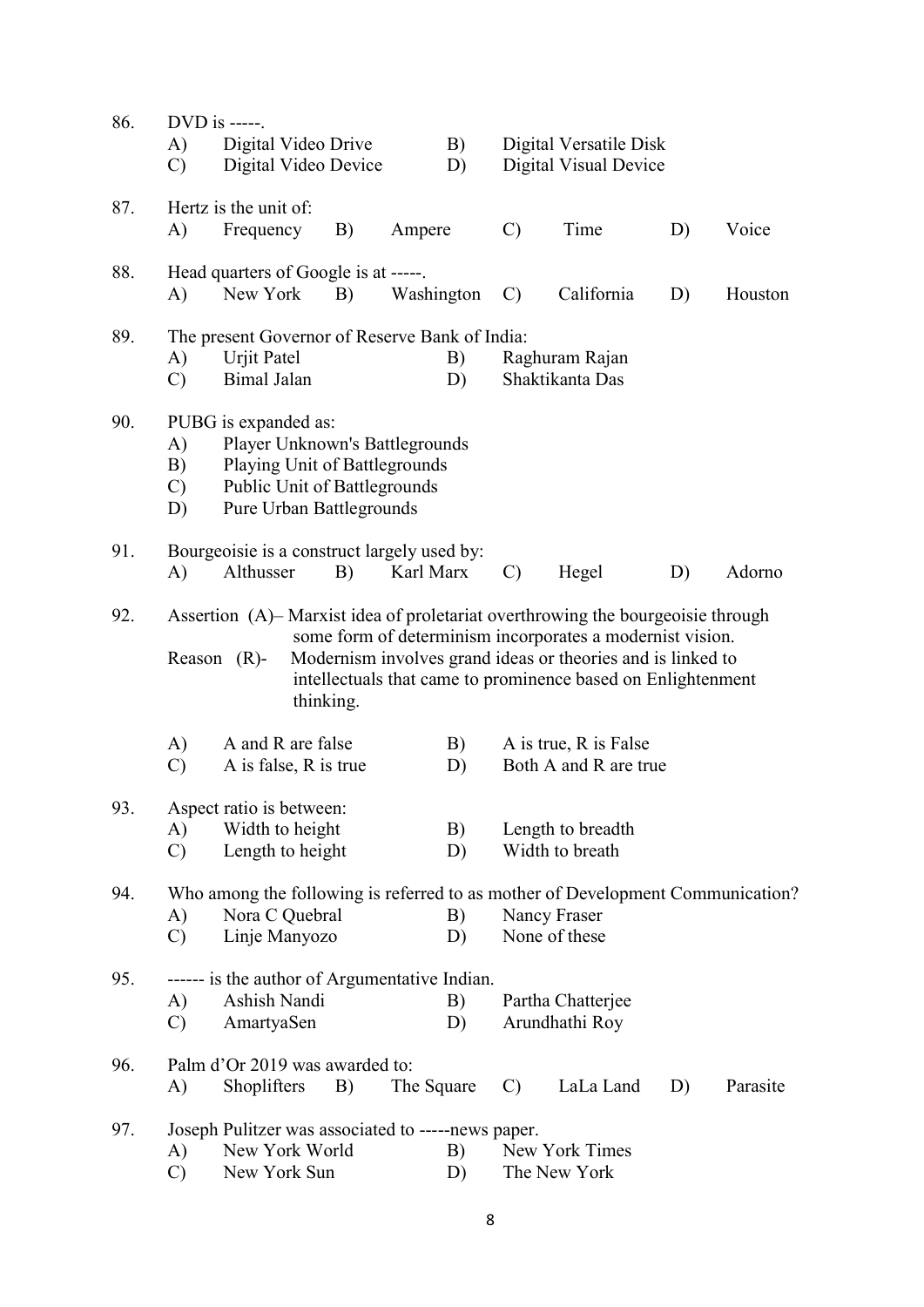| 98.  |                 | Jellikeetu, Malayalam movie is based on the story of -----. |    |                                                                  |
|------|-----------------|-------------------------------------------------------------|----|------------------------------------------------------------------|
|      | A)              | Susmesh Chandroth                                           | B) | P.V. Shajikumar                                                  |
|      | $\mathcal{C}$   | S. Hareesh                                                  | D) | Santhosh Echikkanam                                              |
| 99.  |                 | Swadeshabhimani - Kesari Award 2019 was given to:           |    |                                                                  |
|      | A)              | Thomas Jacob                                                | B) | T.J.S. George                                                    |
|      | C)              | T. Venugopal                                                | D) | T.N. Gopakumar                                                   |
| 100. |                 | A Pestering Journey is a documentary directed by:           |    |                                                                  |
|      | A)              | C.S. Venkiteswaran                                          | B) | Sarath Chandran                                                  |
|      | $\mathcal{C}$ ) | K.R. Manoj                                                  | D) | K.P.Sasi                                                         |
| 101. |                 | De Tour is a column by:                                     |    |                                                                  |
|      | A)              | Shobha De                                                   | B) | Anita Pratap                                                     |
|      |                 | C) Swara Bhasker                                            | D) | Anuja Chauhan                                                    |
| 102. |                 | The editor of the magazine EPW:                             |    |                                                                  |
|      | A)              | Gopal Guru                                                  | B) | Paranjoy Guha Thakurta                                           |
|      | $\mathcal{C}$   | Krishna Raj                                                 | D) | Rammanohar Reddy                                                 |
| 103. |                 | Kollywood is the cinema industry of the state---.           |    |                                                                  |
|      | A)              | Karnataka                                                   | B) | Telengana                                                        |
|      | $\mathbf{C}$    | Kerala                                                      | D) | Tamil Nadu                                                       |
| 104. |                 | Roland Barthes wrote the book:                              |    |                                                                  |
|      | A)              | Mythologies                                                 | B) | The Name of the rose                                             |
|      | C)              | Foucault's Pendulum                                         | D) | Numero Zero                                                      |
| 105. |                 | MAMI is a -----.                                            |    |                                                                  |
|      |                 | A) Theatre Festival                                         | B) | Film Festival                                                    |
|      | $\mathbf{C}$    | Literature Festival                                         | D) | Music Festival                                                   |
| 106. |                 | The present Secretary General of United Nations:            |    |                                                                  |
|      | A)              | Antonio Gutteres                                            | B) | Ban Ki Moon                                                      |
|      | $\mathbf{C}$    | Kurt Waldheim                                               | D) | Kofi Annan                                                       |
| 107. |                 | "Early Indians" is a book written by -----.                 |    |                                                                  |
|      | A)              | Tony Joseph                                                 | B) | Josy Joseph                                                      |
|      | $\mathbf{C}$ )  | J. Gopikrishnan                                             | D) | Vinod K Jose                                                     |
| 108. |                 | Tarana Burke started the movement of:                       |    |                                                                  |
|      | A)              | Oscars so White                                             | B) | Me Too                                                           |
|      | C)              | Fake News                                                   | D) | No Ban No Wall                                                   |
| 109. |                 |                                                             |    | "Manufacturing Consent" was authored by Noam Chomsky and ------. |
|      | A)              | Herbert Schiller                                            | B) | <b>Edward Herman</b>                                             |
|      | $\mathcal{C}$   | <b>Edward Said</b>                                          | D) | Jodi Dean                                                        |

9